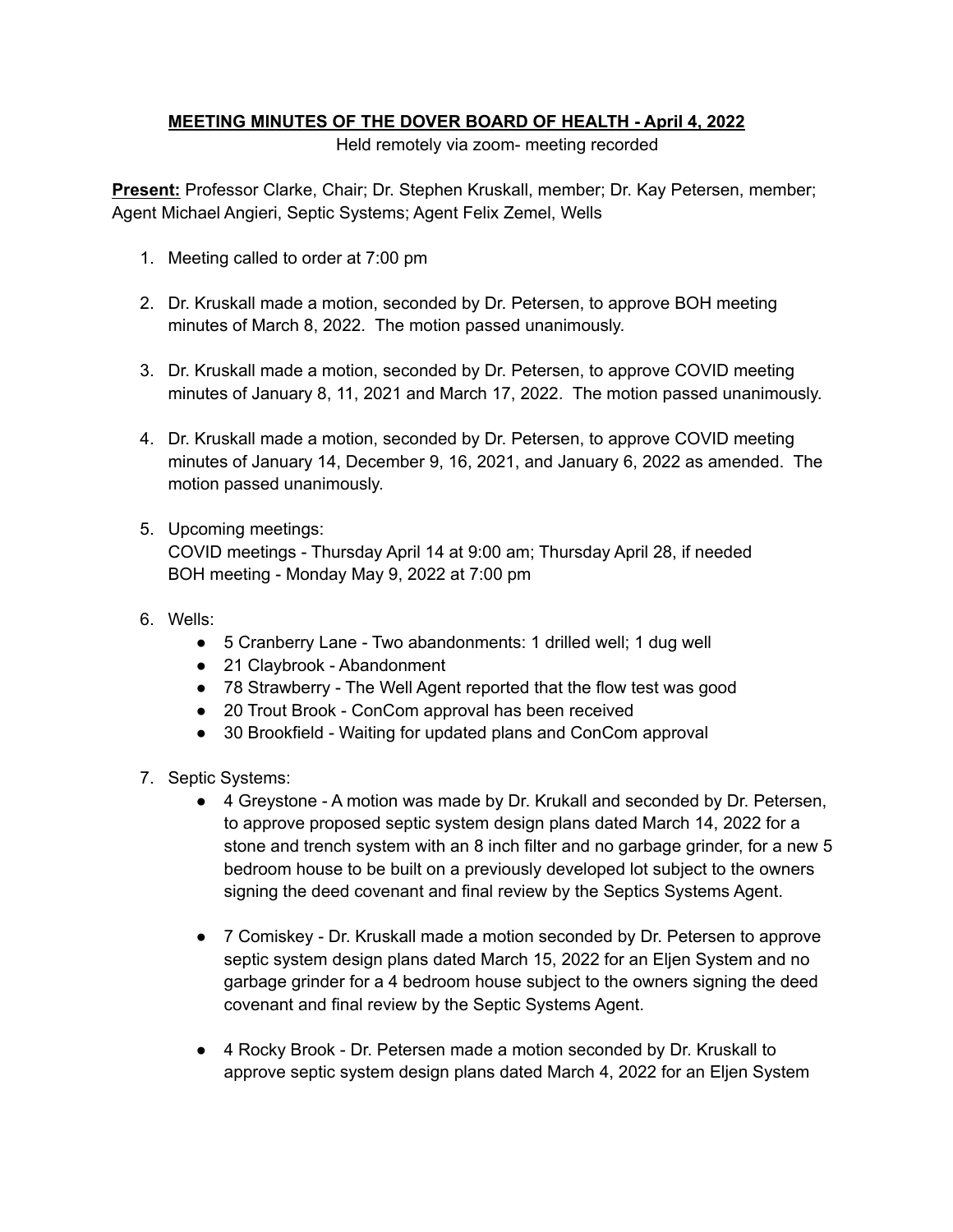and no garbage grinder for a 4 bedroom house subject to the owners signing the deed covenant and final review by the Septic Systems Agent.

- 1 Old Meadow The septic system design plan was previously approved on December 7, 2021. The system is sized for a garbage grinder. The owner has requested a modification to the plans that would eliminate the garbage grinder and one trench in the leaching field. Dr. Kruskall made a motion, seconded by Dr. Petersen, to approve the modification to the plan subject to the owner signing the deed covenant and submitting a revised plan, and final review by the Septic Systems Agent.
- 78 Strawberry Hill Dr. Kruskall made a motion seconded by Dr. Petersen to approve septic system design plans dated March 28, 2022 sized for a garbage grinder for a 7 bedroom house subject to final review by the Septic Systems Agent.
- 8. There was a discussion about tracking properties that have installed FAST systems. The Septic Systems Agent explained that he maintains a list of all properties with FAST systems. He keeps copies of the O&M contracts and required inspection reports. He follows up with property owners when he does not receive all that is required.
- 9. It was noted that the FDA and CDC are informing the public that second boosters are available but they are not actually advising people to get the second booster. The Board determined that it would use the same approach.
- 10. Antigen test kits have been passed out at the transfer station and may be again. They will also be made available for pick up in the Board of Health Office. Dr. Petersen will include that information in this week's messaging.
- 11. Shared Services Grant An Environmental Health Agent has been hired as part of the grant process. Dr. Petersen will speak with Agent Angieri about possibly being available for vacation coverage of that position. She will give Agent Angieri's contact information to Ms. Acosta, Shared Services Director, and let her reach out to him.
- 12. Transfer station update:

Remediation for the black mold needs to be completed before the swap shop reopening; mattress drop off is \$15 per piece as determined by the state; food waste collection appears to be robust

- 13. Natick Walpole VNA:
	- It was reported that COVID contact tracing expenses had been paid from the CARES Act funds since the start of the pandemic. Those funds are no longer available. A new source of funding to pay for these expenses will need to be found.